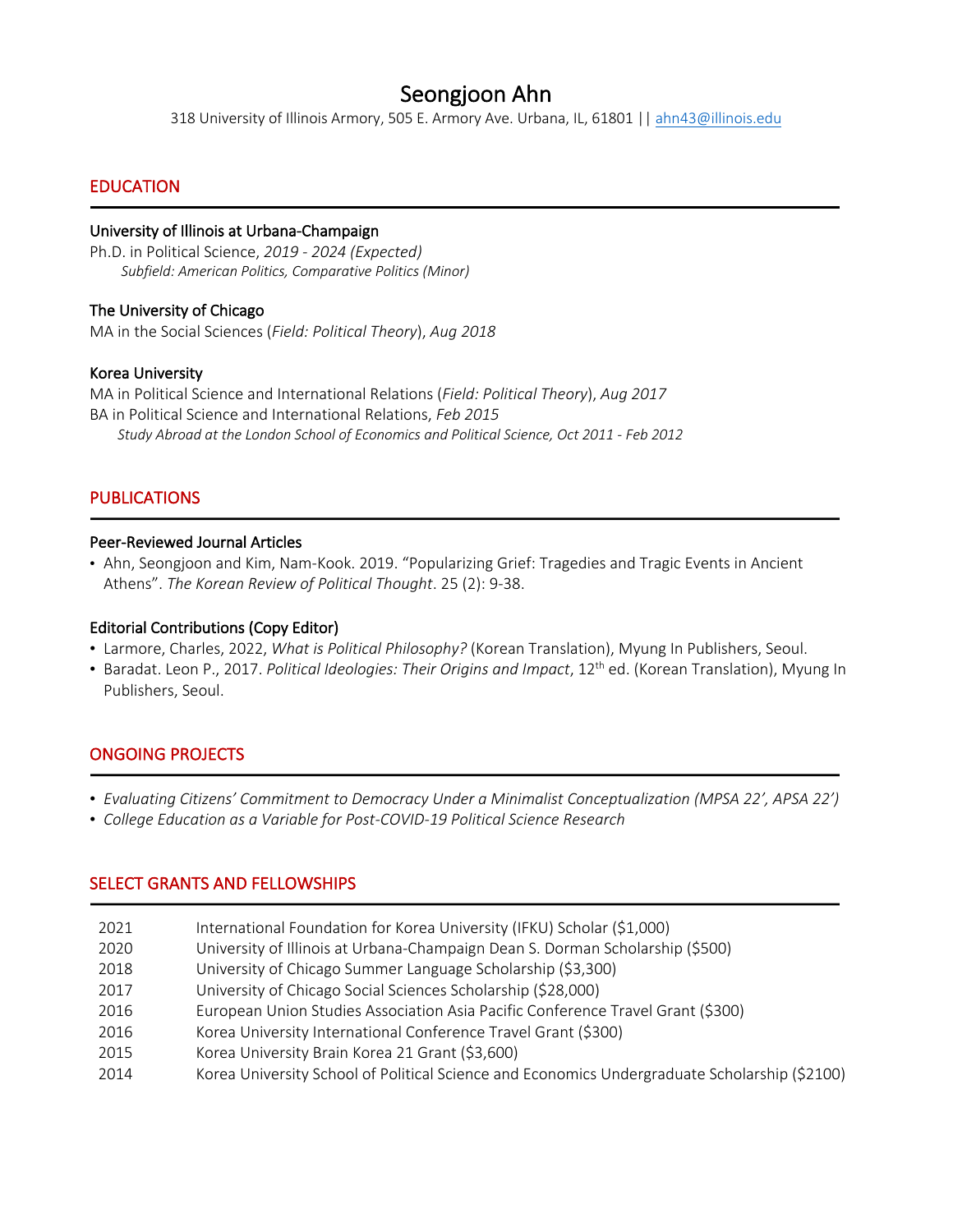# SELECT AWARDS

j

j

| 2022   | Teachers Ranked as Excellent (with Outstanding Distinction)** (UIUC)                                                                                                |
|--------|---------------------------------------------------------------------------------------------------------------------------------------------------------------------|
| 2021   | The Rita and Leonard Ogren Prize for Best Academic Performance (UIUC)                                                                                               |
| $2010$ | $T_{\text{max}}$ and $R_{\text{max}}$ and $R_{\text{max}}$ are $T_{\text{max}}$ and $T_{\text{max}}$ and $T_{\text{max}}$ are $T_{\text{max}}$ and $T_{\text{max}}$ |

- 2019 Teachers Ranked as Excellent\* (UIUC)
- 2016 Best Graduate Thesis Proposal (Korea University)
- 2010 LAS Edmund J. James Scholar (UIUC)

# CONFERENCE PRESENTATIONS AND INVITED TALKS

| 2022       | APSA                                            |
|------------|-------------------------------------------------|
| 2022, 2016 | <b>MPSA</b>                                     |
| 2022       | University of Cincinnati PSGSA Symposium        |
| 2018       | University of Chicago MAPSS Academic Conference |
| 2017       | <b>WPSA</b>                                     |
| 2016       | European Union Studies Association Asia Pacific |

# TEACHING EXPERIENCE

#### University of Illinois at Urbana-Champaign

| Instructor |                                          |
|------------|------------------------------------------|
| FA 2020    | PS100: Introduction to Political Science |

#### *Teaching Assistant*

| SP 2022 | PS101: Introduction to American Politics   |
|---------|--------------------------------------------|
| FA 2021 | PS101: Introduction to American Politics** |
| FA 2019 | PS270: Introduction to Political Theory*   |

## Korea University

| FA 2015 | POL778: On Multiculturalism (Graduate Course) |
|---------|-----------------------------------------------|
| FA 2015 | POL238: Law and Political Thought             |

## **SERVICES**

1

j

## Midwest Political Science Association

2022 Panel Chair (Identity and Political Engagement: Behavior and Methods)

#### University of Illinois at Urbana-Champaign Political Science Department

2021-2022 Graduate Student Mentor 2020-2021 Grievance Representative of the Political Science Graduate Student Association

# METHODS TRAINING AND SKILLS

## Technical Skills

#### Language Skills

R, Python, LAT<sub>F</sub>X, Markdown, Git, GeoDa, QGIS

English (Fluent), Korean (Fluent), Chinese (Basic Speaking), Ancient Greek (Basic Reading)